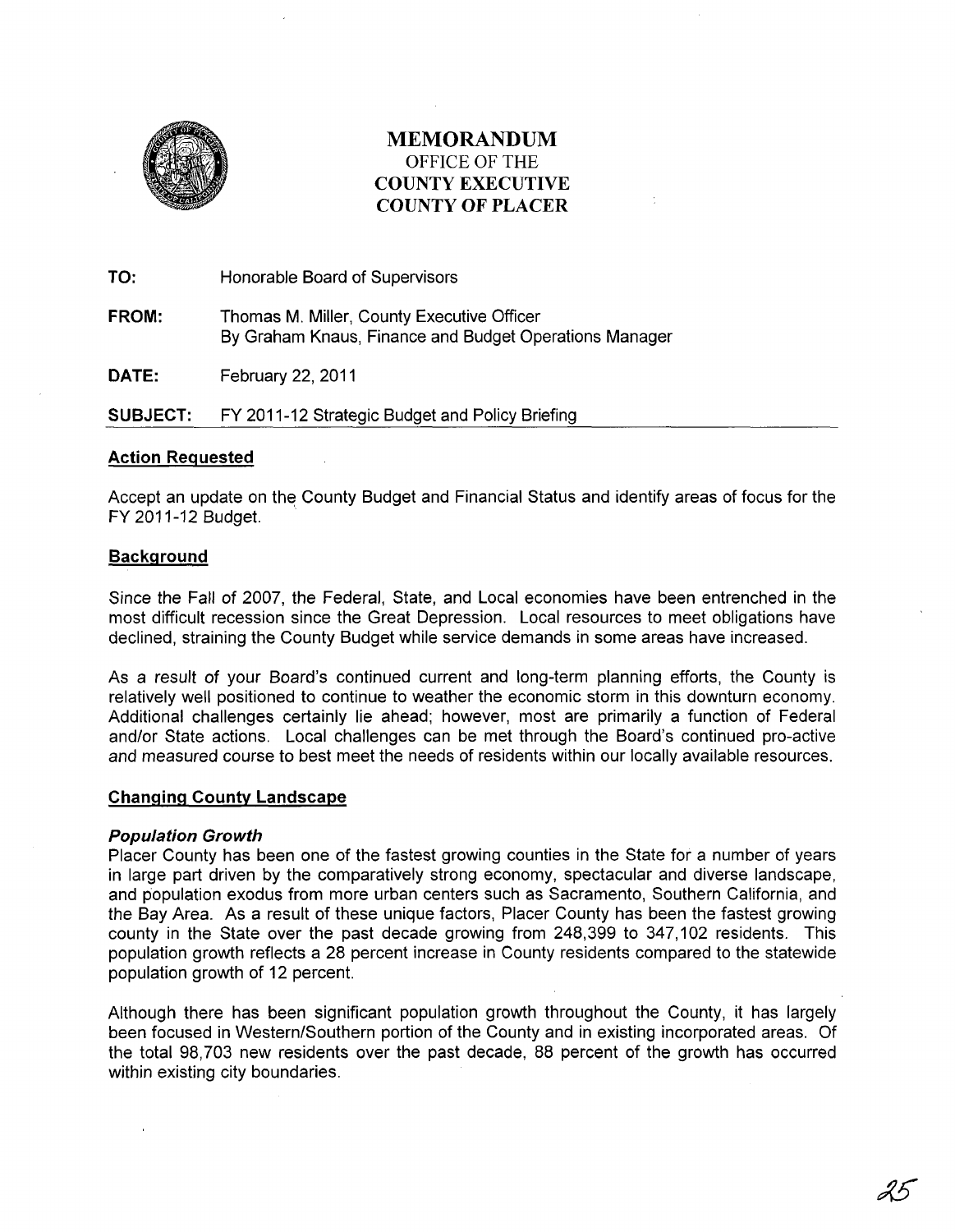The pace of County population growth, however, has tapered off significantly, decreasing from an annual growth of five percent at the beginning of the decade to 1.5 percent last year.

#### **Increasing Service Needs**

County service needs and revenues have historically been driven by population, economic factors, and State actions. The community service needs, comprising Federal and State mandated functions as well as locally driven priorities, have grown dramatically over the past 10 years along with the population. Growth in service needs has spanned the breadth of County services; however, the primary growth has occurred in countywide responsibilities that are not a function of our local City partners. Specific growth areas include Public Safety and Health and Human Services where demands are driven by population growth and State law changes.

Increasing countywide service demands to meet Federal, State, and local obligations and expectations requires revenues to grow at a similar pace. An increasing challenge for the County is that the service demands are largely provided in cities where the population growth has occurred but are funded by per capita revenues much lower than in the unincorporated areas. For example, the incorporated areas of the county average \$135 per capita in property tax compared to \$252 per capita property tax countywide.

#### **Economic Rise and Fall**

Historically, revenues lead expenditures. During periods of strong economic growth, this results in providing annual and multi-year flexibility to the Board as revenue growth in the County outpaces expenditure growth. However, revenue growth stagnated in FY 2007-08, followed by the most rapid decline in revenues since 1978.

#### **Boom to Bust**

During the early to mid 2000s, the Federal, State, and local economies were growing at a rapid pace. Unemployment, often used as a yardstick for the level of economic growth or decline, was at or near all-time lows. Specifically, in December 2000 unemployment was four percent nationally, 4.9 percent in California, and 3.1 percent in Placer County. As the housing and financial markets collapsed, unemployment grew quickly and has steadied at 9.6 percent nationally, 12.5 percent in California, and 11.5 percent in Placer County, the highest level on record. In addition, there are many workers that remain employed but at levels substantially below where they had been just a few years ago. .

The boom years were characterized by highly accessible credit markets and accelerated land wealth driving property tax revenues up. As the markets contracted, commercial, residential, and retail credit became highly in-accessible resulting in sharply declining economic activity and housing values.

In short, the economy rose and fell rapidly and appears to be in the final stages of re-basing itself to a more sustainable level. It may take another year or two of stagnation/decline prior to completely settling down.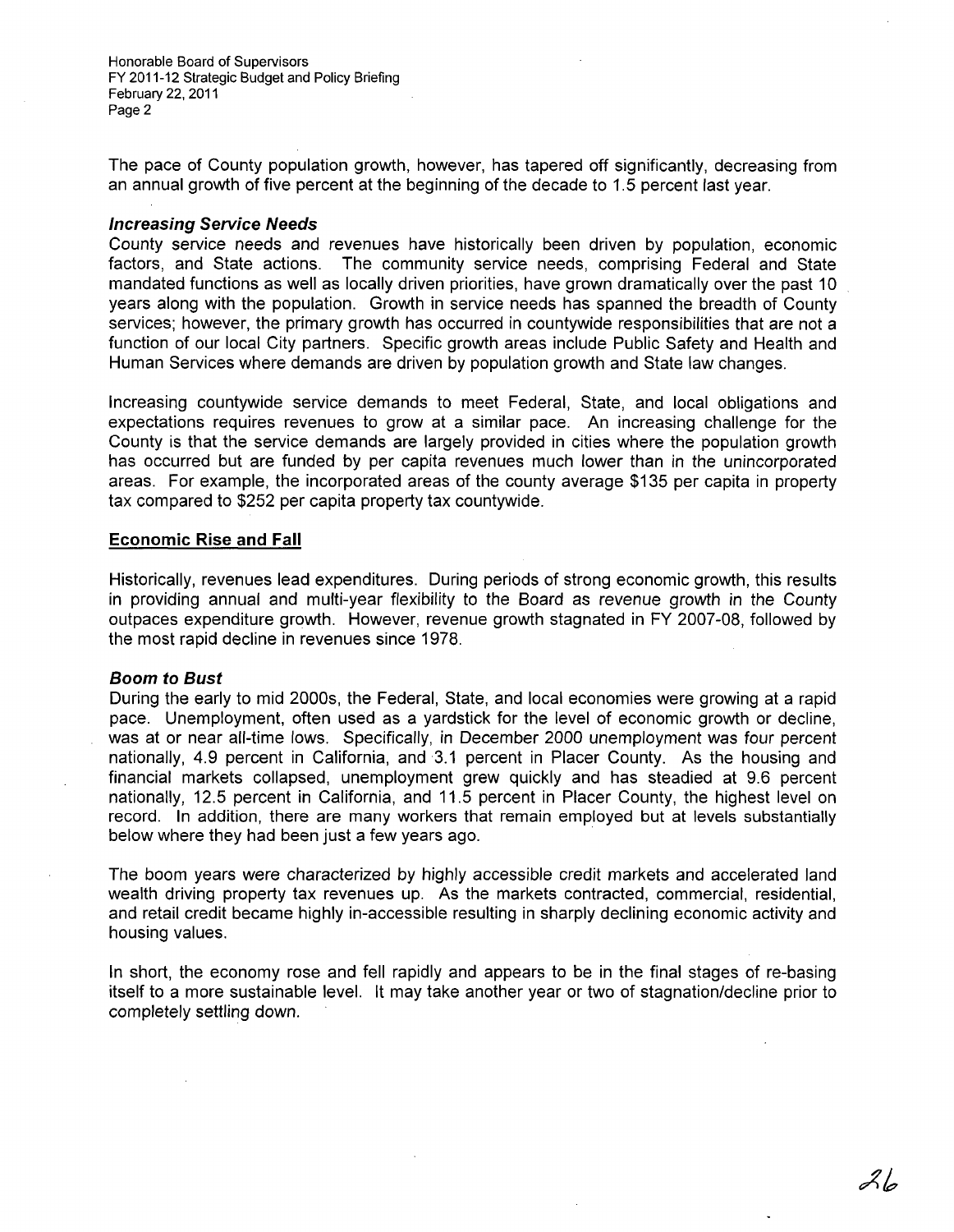# **Prior Board Actions**

## **Budget and Financial Policy**

The Budget and Financial Policy was initially approved by the Board in 2003 and is intended to guide the budget and long-term financial planning related to preparation and management of the County budget. The policy has been an integral component to creating a successful County framework to respond to the economic downturn. The policy provides a broader context of budget and financial planning to appropriately position County staff to work within parameters set by the Board and to ensure a fiscally sound short-term and long-term approach to the Budget. The Budget and Financial Policy includes the following guiding principles:

- $\triangleright$  The annual Budget shall recognize the short-term and long-term revenue and expenditure trends and plan for opportunities and risks.
- $\triangleright$  One-time revenues should be used for one-time costs.
- $\triangleright$  The annual Budget shall be based on a generally conservative approach to allow for greater Board flexibility and smoothing during periods of economic growth or decline.

#### **Debt Management Policy**

The Debt Management Policy was initial approved by the Board in 2003 and is intended to serve as a tool to manage the County's approach to debt issuance.

The Debt Management Policy includes the following guiding principles:

- $\triangleright$  The County shall maintain a sustainable balance of debt and equity to meet long-term capital needs.
- $\triangleright$  Debt issuance should focus on high priority capital projects, those that are selfsupporting through increased revenues or decrease County costs, or to create generational equity in spreading costs between current taxpayers and service users and future taxpayers and service users.
- $\triangleright$  The County shall use a pay-as-you-go approach whenever feasible to avoid deferring current obligations or creating an undue financial burden on future Boards.

# **OPEB Policy**

The Other Post Employment Benefit (OPEB) Policy was initially approved by the Board in 2006 and was updated at the September 7, 2010 Board meeting. The OPEB Policy is intended to provide a structural roadmap to fund the County's obligations for retirees.

The OPEB Policy requires:

- $\triangleright$  Transfer all OPEB related assets and funding to a trust to set-aside funds to meet the County's obligation as well as maximize investment returns to reduce the obligation.
- $\triangleright$  Funding the Annual Required Contribution (ARC) to the greatest degree possible based on the most recent actuarial.

The September 2010 revision to the OPEB Policy requires advanced OPEB funding for new hires. The Policy directs the set-aside of 50 percent of the estimated liability per new employee. Doing so will result in further containing the County's OPEB obligation over time.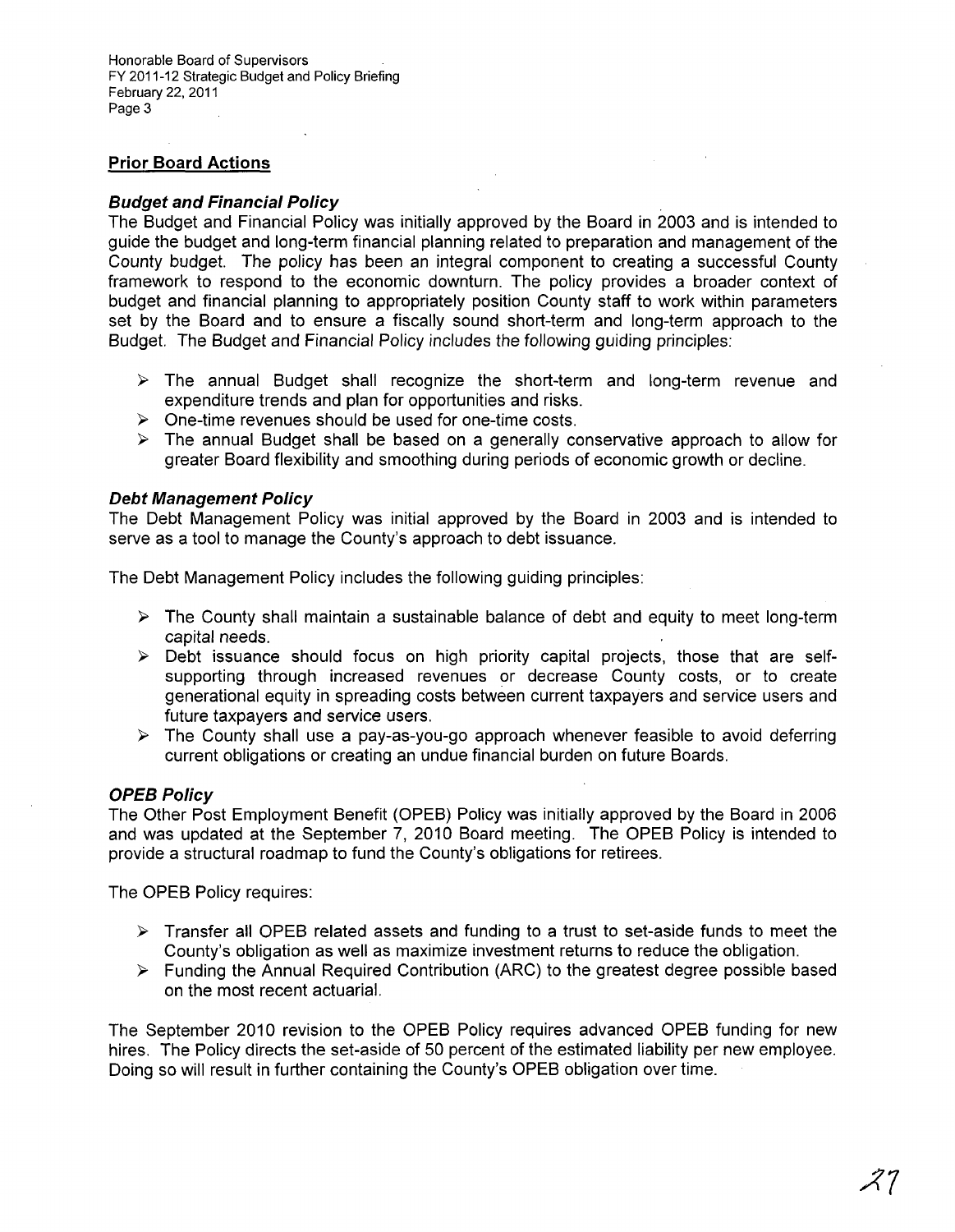#### **Strategic Board Actions**

As the economic rise began to approach the cliff in 2007, the Board began to take a number of actions to bridge the transition to a period of unstable and declining revenues. Actions in the last three years have included:

December 2007 - Implemented hiring freeze that has resulted in 320 fewer filled positions from FY 2007-08 to FY 2010-11.

December 2008 – Implemented four days of mandatory time off and office closures, approved use of reserves, as well as other measures to address a \$9.5 million mid-year revenue decline.

September 2009 - Adopted a FY 2009-10 Final Budget addressing an \$18 million deficit. The Final Budget was 9.4 percent lower than the prior year and, included \$6.5 million in savings due to 12 days of mandatory time off and office closures in addition to approved use of \$4 million in reserves.

September 2010 - Adopted a FY 2010-11 Final Budget addressing a \$23.6 million deficit. The Final Budget was 3.3 percent lower than the prior year and included increased employee pension and health care cost sharing, approved use of reserves, prioritizing resources to fund core direct services, and five days of mandatory time off and office closures.

In addition, the Board directed the creation of the Cost Savings Task Force to develop recommended changes to business practices. The recommendations were developed by employees across the County and have resulted in \$1.1 million in ongoing savings and a number of operational efficiencies.

#### **County Workforce**

Placer County continues to have a strong and committed workforce dedicated to meeting the County's obligations and the expectations of the public. The number of allocated positions has declined slightly over the past three years from 2,768 positions in FY 2008-09 to 2,754 positions in FY 2010-11. However, due to the hiring freeze, the number of filled positions has declined by 13 percent from 2,542 in FY 2008-09 to 2,222 in FY 2010-11. At the same time, the County's population has continued to trickle up resulting in the per capita number of employees decreasing from 8 employees per 1,000 County population to 6.5 employees per 1,000 County population.

| <b>Functional Areas</b> | FY 2008-09 | FY 2010-11 | <b>Percent Change</b> |
|-------------------------|------------|------------|-----------------------|
| <b>HHS</b>              | 843        | 672        | 20% decrease          |
| Land Use                | 585        | 484        | 17% decrease          |
| General Government*     | 347        | 295        | 15% decrease          |
| Finance                 | 143        | 130        | 9% decrease           |
| Public Safety           | 687        | 641        | 7% decrease           |

The three year staffing trends by functional area are included below:

\*Includes: Library, Clerk-Recorder, Board of Supervisors, County Executive Office, Administrative Services, County Counsel, and Personnel.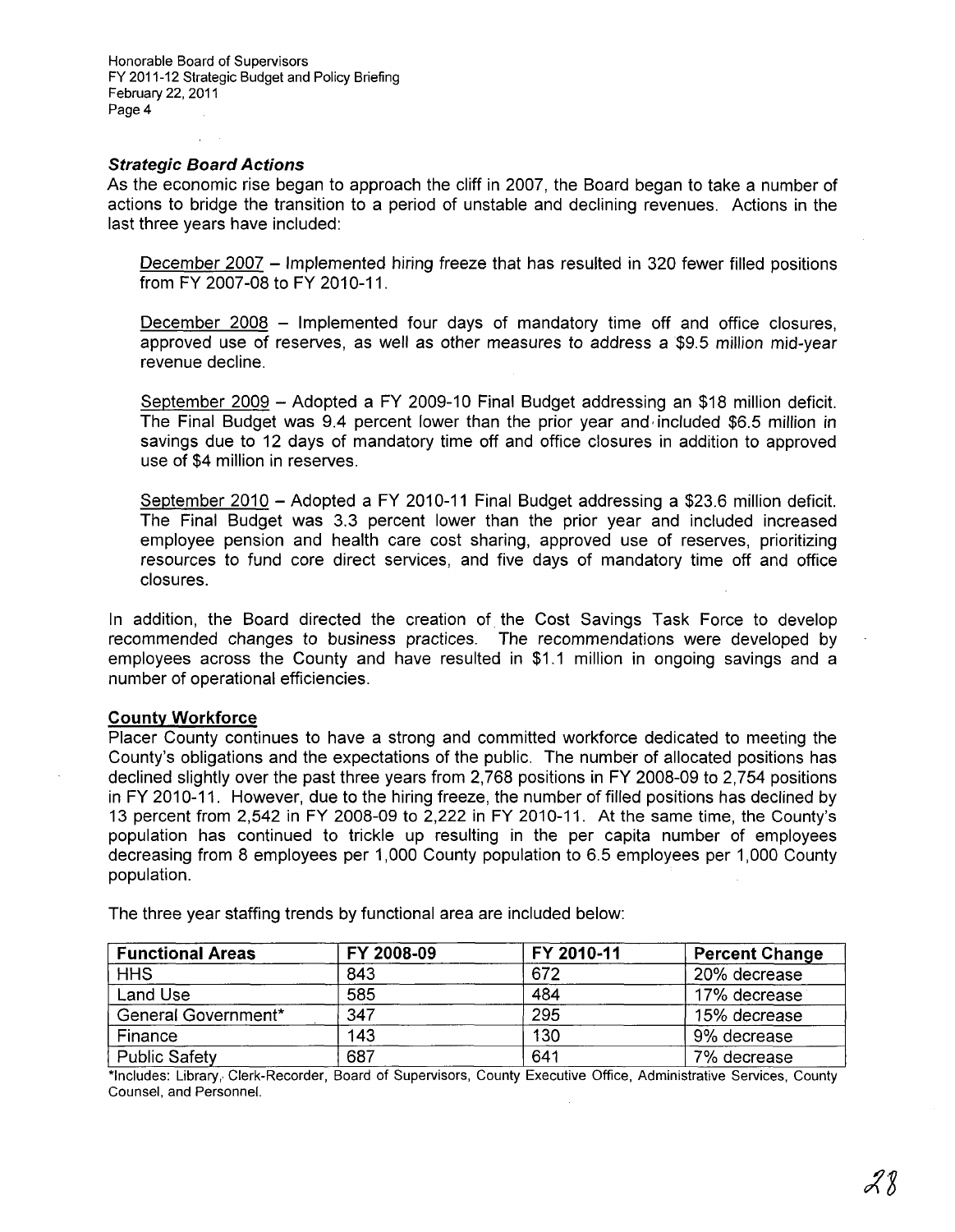The growing gap between allocated and filled positions will be evaluated as part of the FY 2011- 12 budget development. Recommendations to address the gap may be brought back to the Board following analysis of all the Departments submitted Base Budgets and further clarity about potential Federal and State impacts.

#### FY 2010-11 Check-in

At the mid-year point, the FY 2010-11 Budget is generally tracking with expectations as General Fund revenues and expenditures are approximately the same percentage of budget year-todate as in the prior two years. Revenues, however, do remain volatile and are below the amount received in the last few years, in part a reflection of State reductions as well as the State's continue delay in making payments. On the whole, revenues are budgeted much closer to the margin than has been the case in years past. To address this, expenditure savings, primarily a product of salary savings, will provide the necessary flexibility to respond to revenue fluctuations for the current year. It is the proactive and decision Board actions outlined above that have restricted expenditures where necessary in light of the existing revenue climate. This will result in a fund balance to assist in offsetting cost pressures in FY 2011-12.

#### FY 2011-12

The starting point for FY 2011-12 includes a \$7.5 million combined deficit in the General and Public Safety Funds absent any mitigations consistent with the December 14, 2010 Board update. Of that amount, the General Fund contains a \$4.7 million deficit and the Public Safety Fund contains a \$2.8 million deficit. The deficit is primarily the result of an additional projected five percent decline in Property Tax revenue, the County's largest fund source, the loss of onetime funding, and ongoing cost drivers such as health insurance premiums and increasing PERS costs due to lower investment returns. The amounts also reflect the assumption of no longer using General Fund reserves. Since FY 2008-09, General Fund reserves have been reduced from \$18 million to \$8.2 million as part of the Board's smoothing approach to weathering the storm.

#### Initial Solutions

To resolve the deficit, a number of solutions have been assumed including the following:

- $\triangleright$  Continue existing labor adjustments related to increased employee health care and retirement cost sharing.
- $\triangleright$  One-time adjustments related to decreased costs for Employee Group Insurance, retiree health and dental.
- > Phased use of Internal Service Fund reserves to smooth cost increases over four years.

Departments have just submitted their initial Base Budgets and staff will be analyzing them and working through opportunities and challenges with Departments over the coming weeks. In putting their budgets together, Departments were requested to absorb a number of cost increases, including the following:

- > Increased PERS contribution.
- > Increased benefit costs.
- $\triangleright$  Loss of one-time revenues.
- $\triangleright$  Salary costs due to merit increases.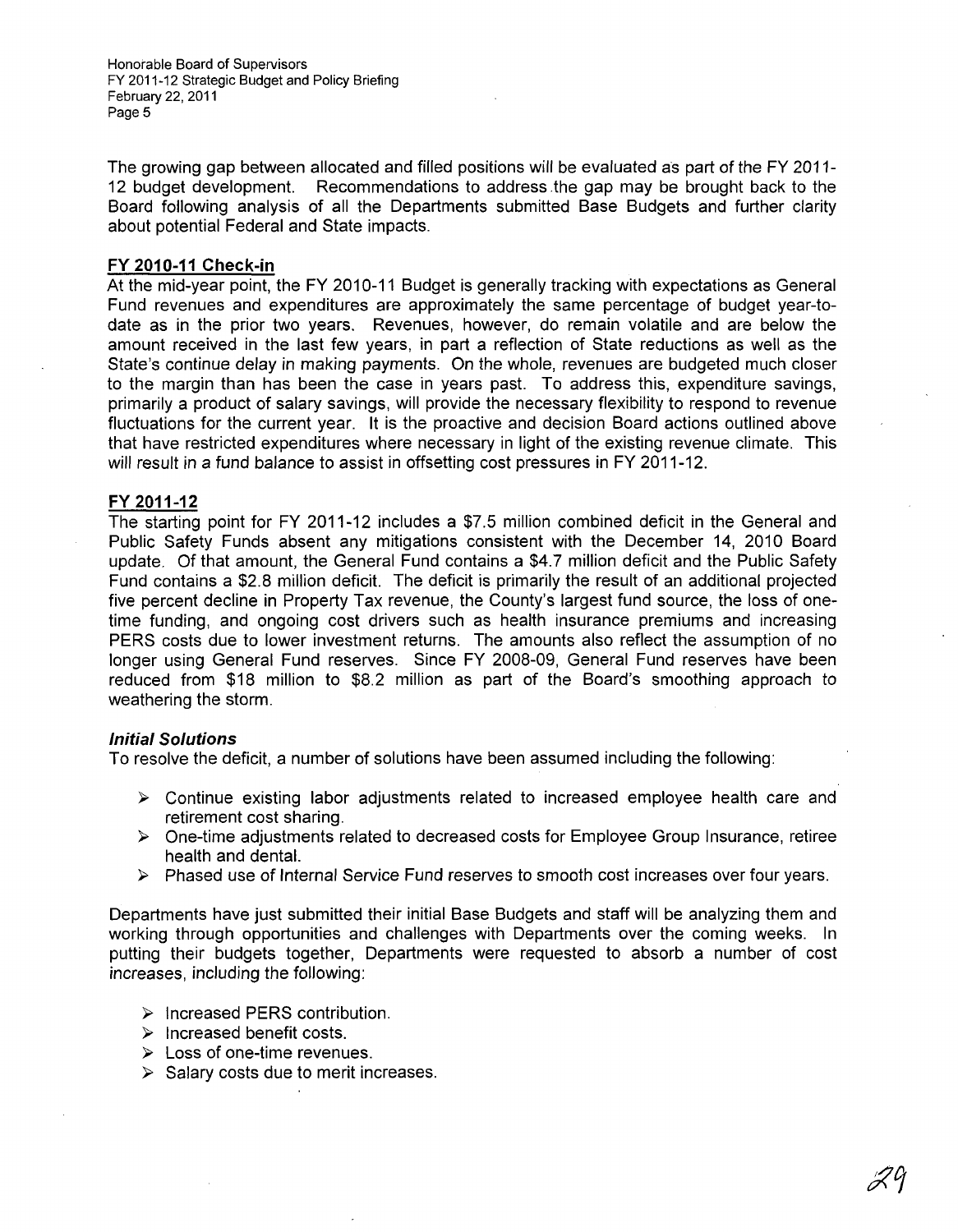Some Departments will likely face service and/or operational impacts to meet their Base Budget target. Staff will update the estimated deficit amount once all Department budgets have been vetted to provide clarity of available resources (i.e. Federal, State, and grant revenues) and potential impacts. With the adjustments, and absorbed cost increases, the adjusted deficit is now estimated at \$2.8 million in the General Fund and is tentatively balanced for the Public Safety Fund.

The Board will be updated as the Proposed Budget is pulled together and presented for your consideration and further direction. The gorilla in the room will remain the State's proposed Realignment of services which could have.a far reaching impact not known until the Summer.

The FY 2011-12 Budget requires careful planning and difficult decisions but can be resolved by continuing the Board's forward-thinking approach to sustainable service and funding levels. Absent significant State impacts, the Placer County budget deficit is resolvable.

#### **Proposed State Budget Impacts**

\$30 million in direct county funding could be impacted. Impacts span county services but primarily focus on the following areas:

Redevelopment - The Governor's Budget proposes to eliminate redevelopment agencies, rake-off \$1.7 billion in unencumbered local funds for one-year, and implement a new approach to economic development at the local level.

Realignment - The Governor's Budget would "realign" \$10 billion in Public Safety, Fire, and Health and Human Services programs over four years. The proposed Realignment would occur in two phases, with the first to be implemented in FY 2011-12 and the second to be implemented in FY 2014-15. Funding is primarily proposed to come by extending existing tax increases for five years beginning July 1, 2011.

Reductions/Cash Flow - The Governor's Budget would reduce funding to a number of existing County responsibilities including Libraries, Williamson Act, Public Safety, and Health and Human Services. In addition, State payment deferrals of \$8.5 million will strain local cash flow.

The State Senate and Assembly are in the process of finalizing their initial respective budget proposals and are scheduled to begin reconciliation of the differences as early as next week. At this point, there remains a long way to go to have a viable budget deal worked out by the Governor's declared mid-March deadline. That deadline is needed to allow sufficient time for any proposals requiring voter approval at the tentatively scheduled June 2011 Special Election.

#### **Local Challenge Areas**

There are a number of challenge areas that warrant targeted focus and planning. These challenges will be discussed in detail through a series of Board workshops and primarily comprise the following areas:

Health and Human Services - The proposed Realignment of mandated Health and Human Services programs such as Child Welfare Services, Adult Protective Services, Mental Health, and Substance Abuse Treatment could significantly impact local funding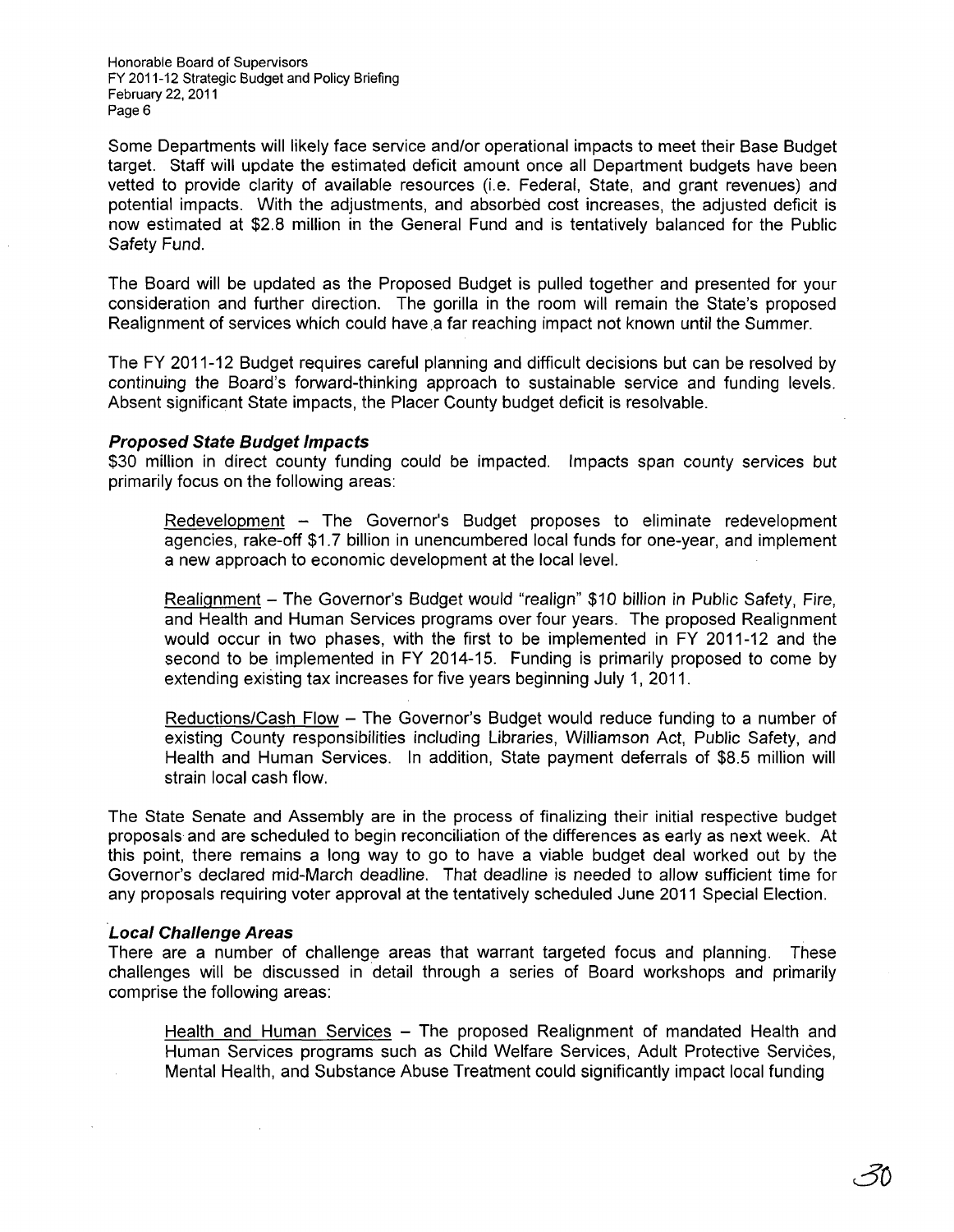> and operations. In addition, implementation of Federal Health Care Reform has substantial implications as well as opportunities in how the County meets its obligations.

> Library - The proposed elimination of all State support for libraries could significantly impact local Library funding and operations. This is compounded by the third consecutive year of dedicated property tax revenue declines.

> Public Safety - The proposed Realignment of Public Safety funding and services such as Low Level Offender responsibilities, Adult Parole, Juvenile Probation, and Court Security could require substantial changes to existing operations. Other areas of focus include the South Placer jail, and impacts due to State law changes such as Jessica's Law and Marcy's Law.

> Fire Protection  $-$  Dedicated property tax revenue declines for three consecutive years have strained the fiscal resources available for independent Fire Districts within the County fire protection system. These challenges may be exacerbated by the State's proposed Realignment of fire services which could shift additional responsibilities to local Fire Districts.

> Public Works - Road Fund declines have created implications for current and future project planning. In addition, State proposals to defer payments will create cash flow challenges for funded projects.

#### **FY 2012-13 and beyond**

The Federal/State/Local economic recovery is projected to occur at a sluggish pace over the next couple of years. Property values may remain stagnant or decline for another year or two while sales tax has begun to show some initial signs of tentative improvement. As a result, revenues will continue to struggle with deficits projected over the next few years. Due to historical and continued proactive and fiscally sound Board actions, locally projected deficits, although certainly challenging, can be solved. Local risk areas will continue to some degree but the County's largest potential exposure will continue to be linked to Federal and/or State impacts.

#### **Next Steps**

- $\triangleright$  FY 2011-12 Budget Development
- > March/April BOS Budget Workshops
- <sup>~</sup>May/June FY 2011-12 Proposed Budget
- $\triangleright$  August FY 2011-12 Budget Workshops
- $\geq$  September FY 2011-12 Final Budget